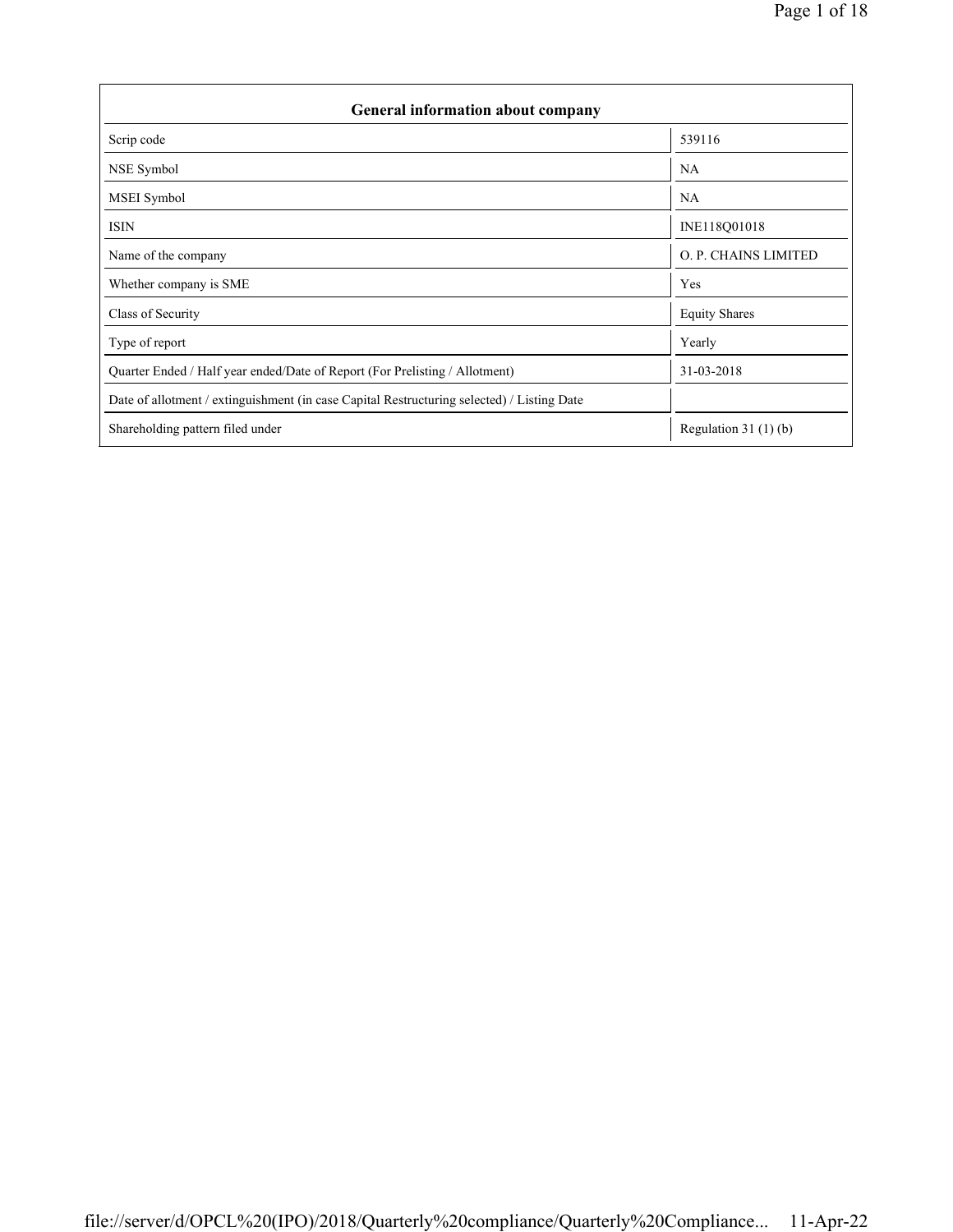|                | <b>Declaration</b>                                                                        |                |                                |                       |                             |  |  |  |  |
|----------------|-------------------------------------------------------------------------------------------|----------------|--------------------------------|-----------------------|-----------------------------|--|--|--|--|
| Sr.<br>No.     | Particular                                                                                | Yes/No         | Promoter and<br>Promoter Group | Public<br>shareholder | Non Promoter-<br>Non Public |  |  |  |  |
| 1              | Whether the Listed Entity has issued any partly paid<br>up shares?                        | N <sub>0</sub> | N <sub>0</sub>                 | No                    | N <sub>0</sub>              |  |  |  |  |
| $\overline{c}$ | Whether the Listed Entity has issued any Convertible<br>Securities?                       | N <sub>0</sub> | N <sub>0</sub>                 | N <sub>0</sub>        | N <sub>0</sub>              |  |  |  |  |
| 3              | Whether the Listed Entity has issued any Warrants?                                        | N <sub>0</sub> | N <sub>0</sub>                 | N <sub>0</sub>        | N <sub>0</sub>              |  |  |  |  |
| 4              | Whether the Listed Entity has any shares against<br>which depository receipts are issued? |                | N <sub>0</sub>                 | N <sub>0</sub>        | N <sub>0</sub>              |  |  |  |  |
| 5              | Whether the Listed Entity has any shares in locked-in?                                    | Yes            | Yes                            | N <sub>0</sub>        | N <sub>0</sub>              |  |  |  |  |
| 6              | Whether any shares held by promoters are pledge or<br>otherwise encumbered?               | No             | No                             |                       |                             |  |  |  |  |
| 7              | Whether company has equity shares with differential<br>voting rights?                     | N <sub>0</sub> | N <sub>0</sub>                 | No                    | N <sub>0</sub>              |  |  |  |  |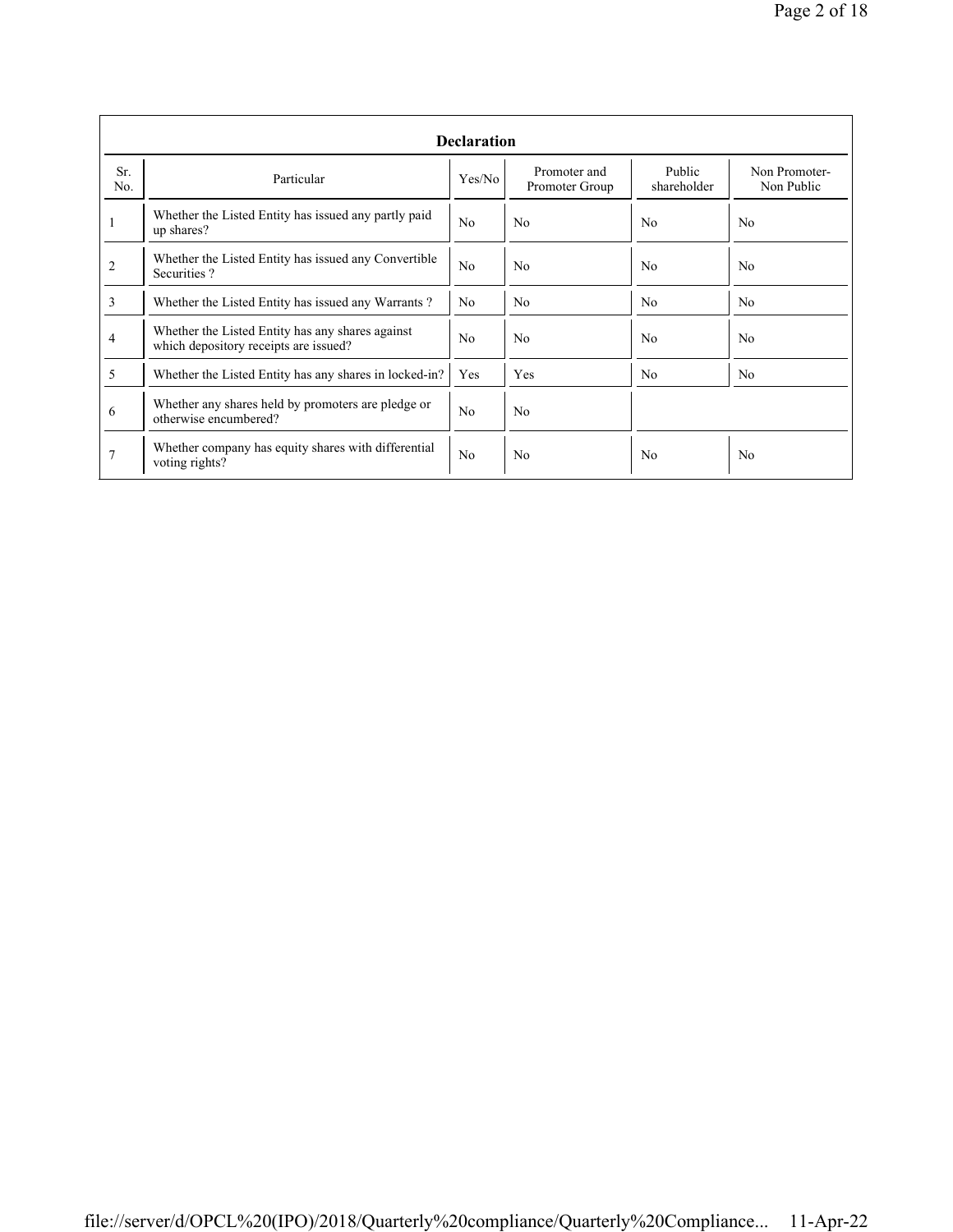|                 | Table I - Summary Statement holding of specified securities |                                  |                                                                |                                                |                                                                  |                                                            |                                                                                                                                   |                                                                  |               |         |                                   |
|-----------------|-------------------------------------------------------------|----------------------------------|----------------------------------------------------------------|------------------------------------------------|------------------------------------------------------------------|------------------------------------------------------------|-----------------------------------------------------------------------------------------------------------------------------------|------------------------------------------------------------------|---------------|---------|-----------------------------------|
| Category<br>(I) | Category<br>of<br>shareholder<br>(II)                       | Nos. Of<br>shareholders<br>(III) | No. of<br>fully<br>paid up<br>equity<br>shares<br>held<br>(IV) | No.<br>Of<br>Partly                            | No. Of<br>shares<br>underlying<br>Depository<br>Receipts<br>(VI) | Total<br>nos.                                              | Shareholding<br>as a $%$ of<br>total no. of<br>shares<br>(calculated as<br>per SCRR,<br>1957) (VIII)<br>As a $%$ of<br>$(A+B+C2)$ | Number of Voting Rights held in each<br>class of securities (IX) |               |         |                                   |
|                 |                                                             |                                  |                                                                | paid-<br>up<br>equity<br>shares<br>held<br>(V) |                                                                  | shares<br>held<br>$(VII) =$<br>$(IV)$ +<br>$(V)$ +<br>(VI) |                                                                                                                                   | No of Voting (XIV) Rights                                        |               |         | Total as a<br>$%$ of<br>$(A+B+C)$ |
|                 |                                                             |                                  |                                                                |                                                |                                                                  |                                                            |                                                                                                                                   | Class<br>eg: X                                                   | Class<br>eg:y | Total   |                                   |
| (A)             | Promoter<br>&<br>Promoter<br>Group                          | 6                                | 3205100                                                        |                                                |                                                                  | 3205100                                                    | 46.79                                                                                                                             | 3205100                                                          |               | 3205100 | 46.79                             |
| (B)             | Public                                                      | 46                               | 3644900                                                        |                                                |                                                                  | 3644900                                                    | 53.21                                                                                                                             | 3644900                                                          |               | 3644900 | 53.21                             |
| (C)             | Non<br>Promoter-<br>Non Public                              |                                  |                                                                |                                                |                                                                  |                                                            |                                                                                                                                   |                                                                  |               |         |                                   |
| (C1)            | <b>Shares</b><br>underlying<br><b>DRs</b>                   |                                  |                                                                |                                                |                                                                  |                                                            |                                                                                                                                   |                                                                  |               |         |                                   |
| (C2)            | Shares held<br>by<br>Employee<br>Trusts                     |                                  |                                                                |                                                |                                                                  |                                                            |                                                                                                                                   |                                                                  |               |         |                                   |
|                 | Total                                                       | 52                               | 6850000                                                        |                                                |                                                                  | 6850000                                                    | 100                                                                                                                               | 6850000                                                          |               | 6850000 | 100                               |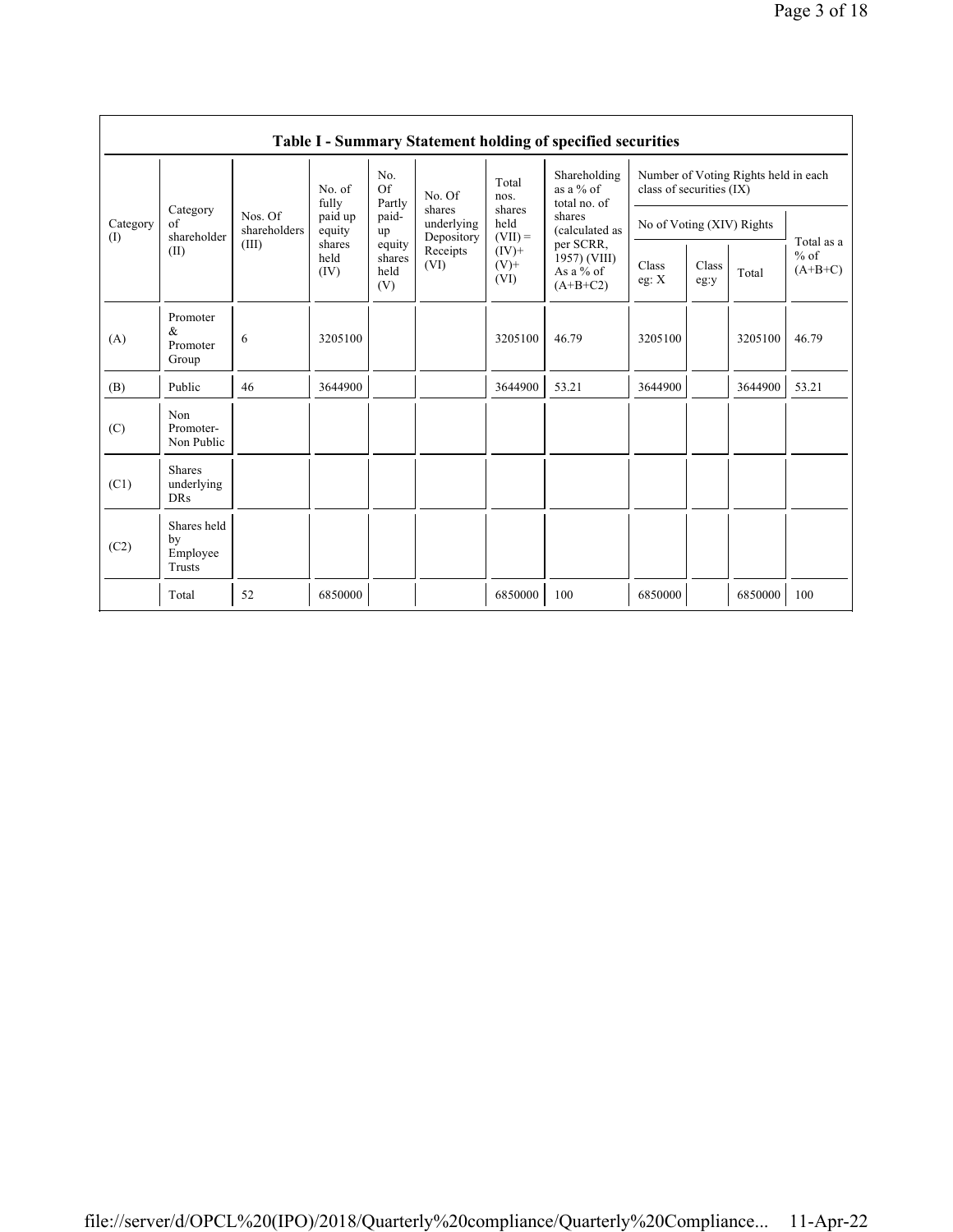|          | Table I - Summary Statement holding of specified securities                                                                                                                                                                                                                                     |            |                                                                                                |                           |                                                                                               |                                        |                                                         |                                                                               |  |                                                                         |
|----------|-------------------------------------------------------------------------------------------------------------------------------------------------------------------------------------------------------------------------------------------------------------------------------------------------|------------|------------------------------------------------------------------------------------------------|---------------------------|-----------------------------------------------------------------------------------------------|----------------------------------------|---------------------------------------------------------|-------------------------------------------------------------------------------|--|-------------------------------------------------------------------------|
| Category | No. Of<br><b>Shares</b><br>No. Of<br>No. of<br><b>Shares</b><br><b>Shares</b><br>Category<br>Underlying<br>of<br>Underlying<br>Outstanding<br>convertible<br>shareholder<br>Outstanding<br>convertible<br>securities<br>Warrants<br>(II)<br>securities<br>$(X_i)$<br>(X)<br>Warrants<br>(Xi)(a) |            |                                                                                                | Underlying<br>Outstanding | Shareholding,<br>as a $\%$<br>assuming full<br>conversion of<br>convertible<br>securities (as | Number of<br>Locked in shares<br>(XII) |                                                         | Number of<br><b>Shares</b><br>pledged or<br>otherwise<br>encumbered<br>(XIII) |  | Number of<br>equity shares<br>held in<br>dematerialized<br>form $(XIV)$ |
| (1)      |                                                                                                                                                                                                                                                                                                 | and No. Of | a percentage<br>of diluted<br>share capital)<br>$(XI)=(VII)+$<br>$(X)$ As a % of<br>$(A+B+C2)$ | No. $(a)$                 | As a<br>$%$ of<br>total<br><b>Shares</b><br>held<br>(b)                                       | No.<br>(a)                             | As a<br>$%$ of<br>total<br><b>Shares</b><br>held<br>(b) |                                                                               |  |                                                                         |
| (A)      | Promoter<br>$\&$<br>Promoter<br>Group                                                                                                                                                                                                                                                           |            |                                                                                                |                           | 46.79                                                                                         | 1477150                                | 46.09                                                   |                                                                               |  | 3205100                                                                 |
| (B)      | Public                                                                                                                                                                                                                                                                                          |            |                                                                                                |                           | 53.21                                                                                         |                                        |                                                         |                                                                               |  | 3644900                                                                 |
| (C)      | Non<br>Promoter-<br>Non Public                                                                                                                                                                                                                                                                  |            |                                                                                                |                           |                                                                                               |                                        |                                                         |                                                                               |  |                                                                         |
| (C1)     | <b>Shares</b><br>underlying<br><b>DRs</b>                                                                                                                                                                                                                                                       |            |                                                                                                |                           |                                                                                               |                                        |                                                         |                                                                               |  |                                                                         |
| (C2)     | Shares held<br>by<br>Employee<br>Trusts                                                                                                                                                                                                                                                         |            |                                                                                                |                           |                                                                                               |                                        |                                                         |                                                                               |  |                                                                         |
|          | Total                                                                                                                                                                                                                                                                                           |            |                                                                                                |                           | 100                                                                                           | 1477150                                | 21.56                                                   |                                                                               |  | 6850000                                                                 |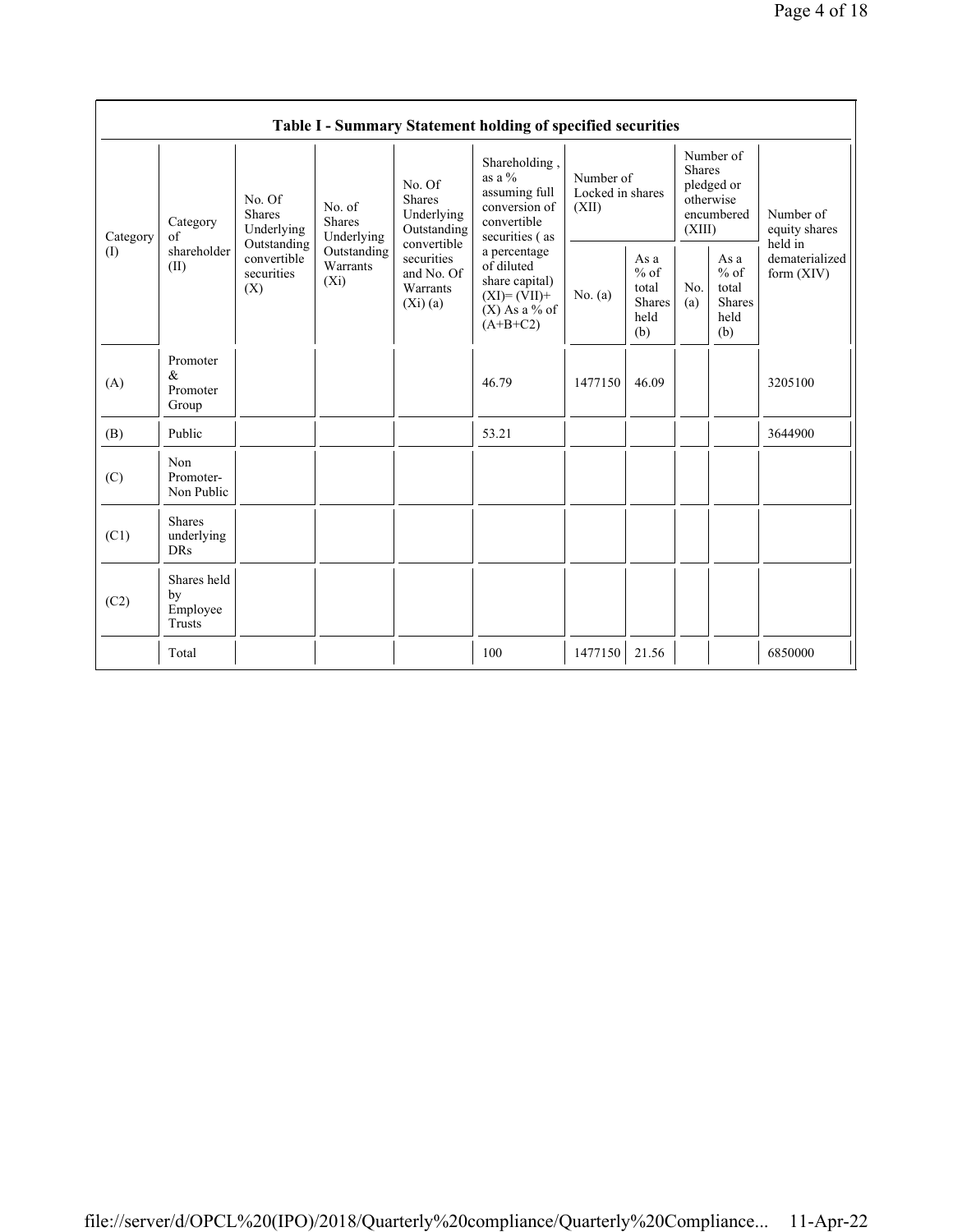|                                                                                                | Table II - Statement showing shareholding pattern of the Promoter and Promoter Group                                |                         |                            |                                 |                                    |                             |                                                                                     |                               |               |                                 |                                 |
|------------------------------------------------------------------------------------------------|---------------------------------------------------------------------------------------------------------------------|-------------------------|----------------------------|---------------------------------|------------------------------------|-----------------------------|-------------------------------------------------------------------------------------|-------------------------------|---------------|---------------------------------|---------------------------------|
|                                                                                                |                                                                                                                     |                         | No. of                     | No.<br>Of<br>Partly             | No. Of                             | Total<br>nos.               | Shareholding<br>as a % of<br>total no. of                                           | each class of securities (IX) |               | Number of Voting Rights held in |                                 |
| Sr.                                                                                            | Category $\&$<br>Name of the                                                                                        | Nos. Of<br>shareholders | fully<br>paid up<br>equity | paid-<br>up                     | shares<br>underlying<br>Depository | shares<br>held<br>$(VII) =$ | shares<br>(calculated<br>as per<br>SCRR,<br>1957) (VIII)<br>As a % of<br>$(A+B+C2)$ | No of Voting (XIV) Rights     |               |                                 | Total<br>as a $%$               |
|                                                                                                | Shareholders (I)                                                                                                    | (III)                   | shares<br>held (IV)        | equity<br>shares<br>held<br>(V) | Receipts<br>(VI)                   | $(IV)+$<br>$(V)$ +<br>(VI)  |                                                                                     | Class eg:<br>Χ                | Class<br>eg:y | Total                           | of<br>Total<br>Voting<br>rights |
| A                                                                                              | Table II - Statement showing shareholding pattern of the Promoter and Promoter Group                                |                         |                            |                                 |                                    |                             |                                                                                     |                               |               |                                 |                                 |
| (1)                                                                                            | Indian                                                                                                              |                         |                            |                                 |                                    |                             |                                                                                     |                               |               |                                 |                                 |
| (a)                                                                                            | Individuals/Hindu<br>undivided Family                                                                               | 6                       | 3205100                    |                                 |                                    | 3205100                     | 46.79                                                                               | 3205100                       |               | 3205100                         | 46.79                           |
| Sub-Total<br>(A)(1)                                                                            |                                                                                                                     | 6                       | 3205100                    |                                 |                                    | 3205100                     | 46.79                                                                               | 3205100                       |               | 3205100                         | 46.79                           |
| (2)                                                                                            | Foreign                                                                                                             |                         |                            |                                 |                                    |                             |                                                                                     |                               |               |                                 |                                 |
| Total<br>Shareholding<br>of Promoter<br>and<br>Promoter<br>Group $(A)=$<br>$(A)(1)+(A)$<br>(2) |                                                                                                                     | 6                       | 3205100                    |                                 |                                    | 3205100                     | 46.79                                                                               | 3205100                       |               | 3205100                         | 46.79                           |
| $\, {\bf B}$                                                                                   | Table III - Statement showing shareholding pattern of the Public shareholder                                        |                         |                            |                                 |                                    |                             |                                                                                     |                               |               |                                 |                                 |
| (1)                                                                                            | Institutions                                                                                                        |                         |                            |                                 |                                    |                             |                                                                                     |                               |               |                                 |                                 |
| (f)                                                                                            | Financial<br>Institutions/<br><b>Banks</b>                                                                          | -1                      | 335000                     |                                 |                                    | 335000                      | 4.89                                                                                | 335000                        |               | 335000                          | 4.89                            |
| Sub-Total<br>(B)(1)                                                                            |                                                                                                                     | 1                       | 335000                     |                                 |                                    | 335000                      | 4.89                                                                                | 335000                        |               | 335000                          | 4.89                            |
| (3)                                                                                            | Non-institutions                                                                                                    |                         |                            |                                 |                                    |                             |                                                                                     |                               |               |                                 |                                 |
| (a(i))                                                                                         | Individuals -<br>i.Individual<br>shareholders<br>holding nominal<br>share capital up<br>to Rs. 2 lakhs.             | 32                      | 275000                     |                                 |                                    | 275000                      | 4.01                                                                                | 275000                        |               | 275000                          | 4.01                            |
| (a(ii))                                                                                        | Individuals - ii.<br>Individual<br>shareholders<br>holding nominal<br>share capital in<br>excess of Rs. 2<br>lakhs. | 4                       | 470000                     |                                 |                                    | 470000                      | 6.86                                                                                | 470000                        |               | 470000                          | 6.86                            |
| (e)                                                                                            | Any Other<br>(specify)                                                                                              | 9                       | 2564900                    |                                 |                                    | 2564900                     | 37.44                                                                               | 2564900                       |               | 2564900                         | 37.44                           |
| Sub-Total<br>(B)(3)                                                                            |                                                                                                                     | 45                      | 3309900                    |                                 |                                    | 3309900                     | 48.32                                                                               | 3309900                       |               | 3309900                         | 48.32                           |
| Total Public<br>Shareholding<br>$(B)= (B)(1) +$                                                |                                                                                                                     | 46                      | 3644900                    |                                 |                                    | 3644900                     | 53.21                                                                               | 3644900                       |               | 3644900                         | 53.21                           |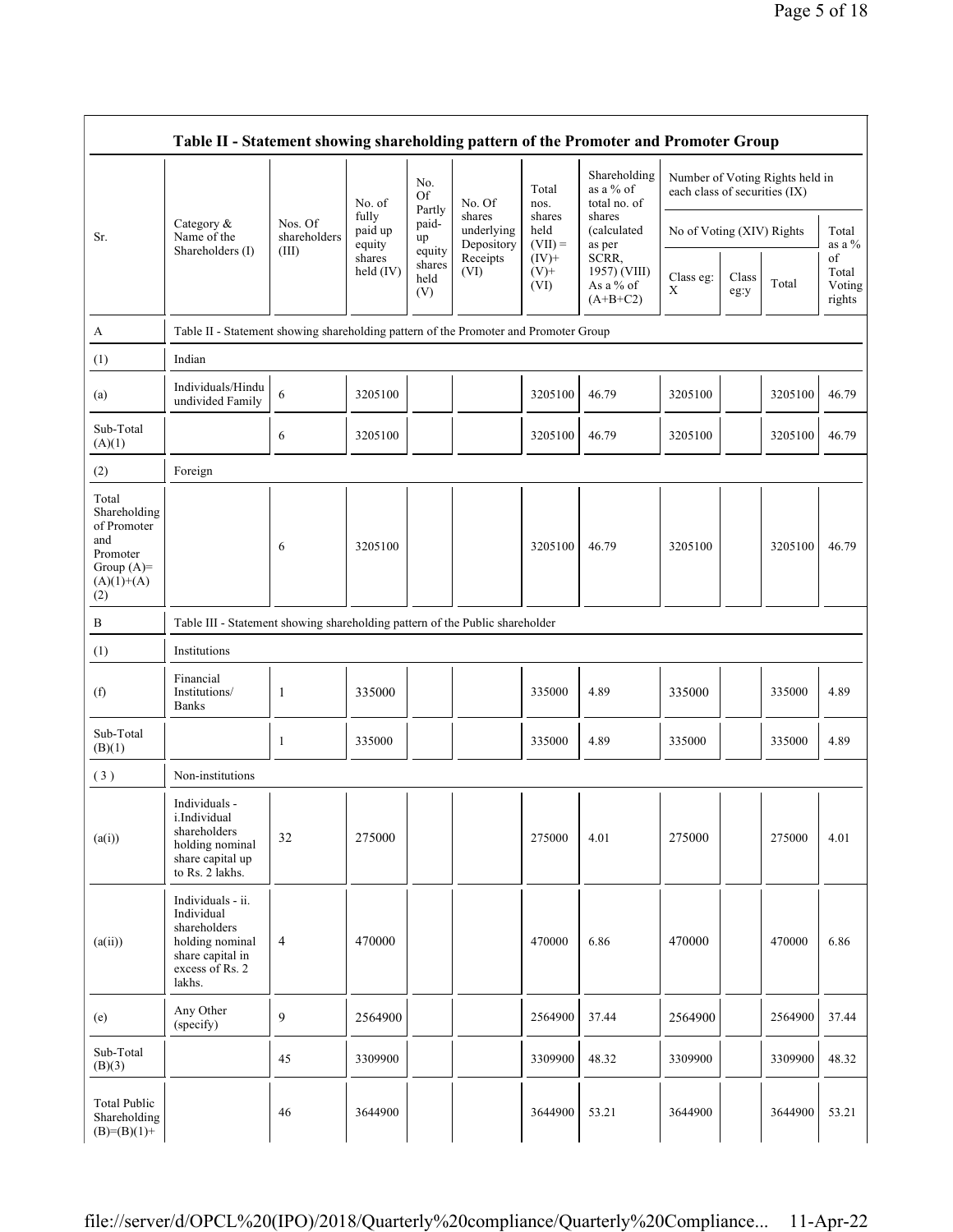| $(B)(2)+(B)$<br>(3) |                                                                                               |         |  |  |         |     |         |  |         |     |
|---------------------|-----------------------------------------------------------------------------------------------|---------|--|--|---------|-----|---------|--|---------|-----|
|                     | Table IV - Statement showing shareholding pattern of the Non Promoter- Non Public shareholder |         |  |  |         |     |         |  |         |     |
| Total<br>$(A+B+C2)$ | 52                                                                                            | 6850000 |  |  | 6850000 | 100 | 6850000 |  | 6850000 | 100 |
| Total<br>$(A+B+C)$  | 52                                                                                            | 6850000 |  |  | 6850000 | 100 | 6850000 |  | 6850000 | 100 |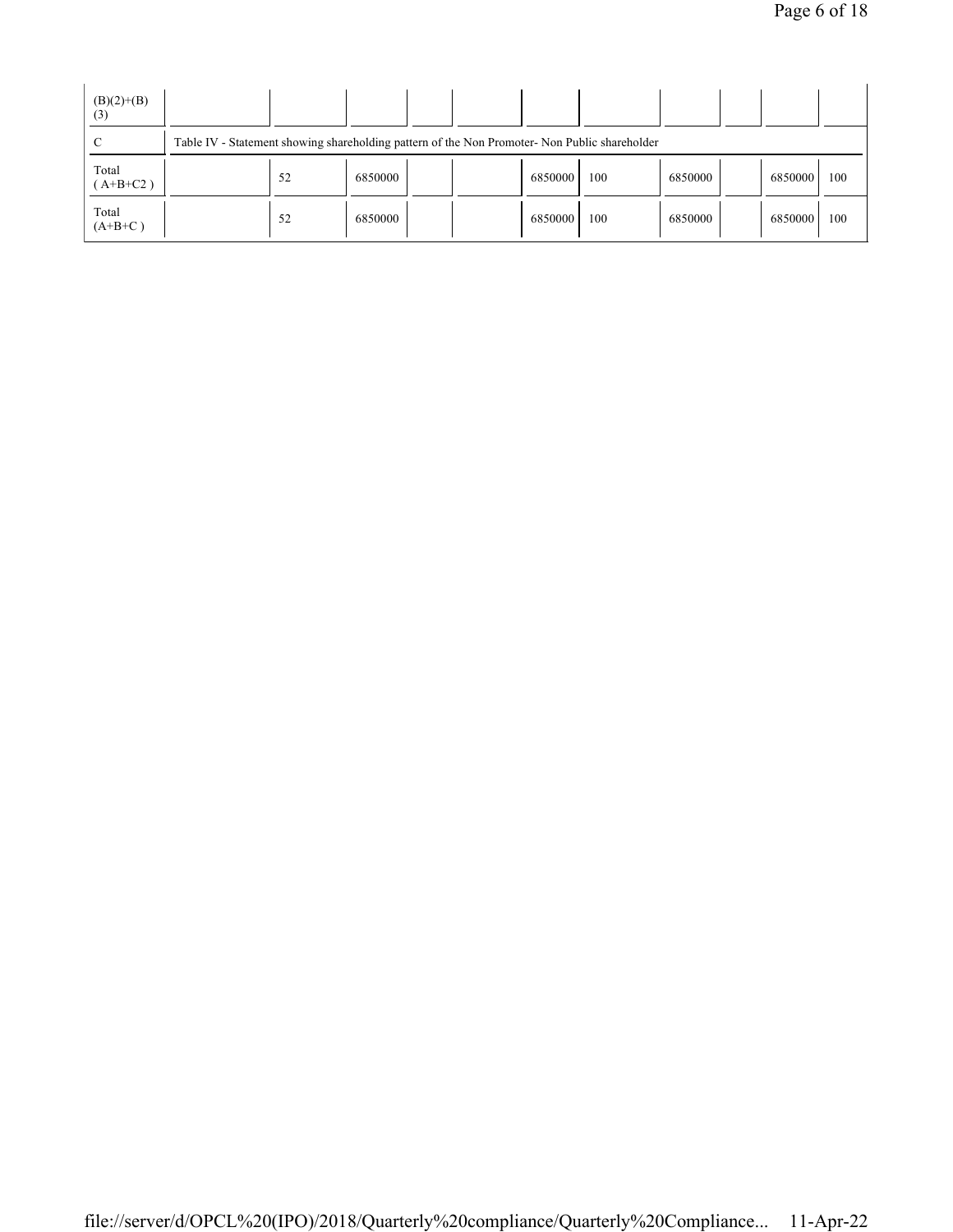| Table II - Statement showing shareholding pattern of the Promoter and Promoter Group    |                                                                                 |                                    |                                                                     |                                                                                                            |                                        |                                                  |                                                                               |                                                    |                                         |
|-----------------------------------------------------------------------------------------|---------------------------------------------------------------------------------|------------------------------------|---------------------------------------------------------------------|------------------------------------------------------------------------------------------------------------|----------------------------------------|--------------------------------------------------|-------------------------------------------------------------------------------|----------------------------------------------------|-----------------------------------------|
| Sr.                                                                                     | No. Of<br>No. of<br><b>Shares</b><br><b>Shares</b><br>Underlying<br>Outstanding | Underlying                         | No. Of<br><b>Shares</b><br>Underlying<br>Outstanding<br>convertible | Shareholding,<br>as a % assuming<br>full conversion<br>of convertible<br>securities (as a<br>percentage of | Number of<br>Locked in shares<br>(XII) |                                                  | Number of<br><b>Shares</b><br>pledged or<br>otherwise<br>encumbered<br>(XIII) |                                                    | Number of<br>equity shares              |
|                                                                                         | convertible<br>securities<br>(X)                                                | Outstanding<br>Warrants<br>$(X_i)$ | securities and<br>No. Of<br>Warrants<br>(Xi)(a)                     |                                                                                                            | No. $(a)$                              | As a<br>$%$ of<br>total<br>Shares<br>held<br>(b) | No.<br>(a)                                                                    | As a %<br>of total<br><b>Shares</b><br>held<br>(b) | held in<br>dematerialized<br>form (XIV) |
| A                                                                                       |                                                                                 |                                    |                                                                     | Table II - Statement showing shareholding pattern of the Promoter and Promoter Group                       |                                        |                                                  |                                                                               |                                                    |                                         |
| (1)                                                                                     | Indian                                                                          |                                    |                                                                     |                                                                                                            |                                        |                                                  |                                                                               |                                                    |                                         |
| (a)                                                                                     |                                                                                 |                                    |                                                                     | 46.79                                                                                                      | 1477150                                | 46.09                                            |                                                                               |                                                    | 3205100                                 |
| Sub-Total (A)<br>(1)                                                                    |                                                                                 |                                    |                                                                     | 46.79                                                                                                      | 1477150                                | 46.09                                            |                                                                               |                                                    | 3205100                                 |
| (2)                                                                                     | Foreign                                                                         |                                    |                                                                     |                                                                                                            |                                        |                                                  |                                                                               |                                                    |                                         |
| Total<br>Shareholding<br>of Promoter<br>and Promoter<br>Group $(A)=$<br>$(A)(1)+(A)(2)$ |                                                                                 |                                    |                                                                     | 46.79                                                                                                      | 1477150                                | 46.09                                            |                                                                               |                                                    | 3205100                                 |
| B                                                                                       |                                                                                 |                                    |                                                                     | Table III - Statement showing shareholding pattern of the Public shareholder                               |                                        |                                                  |                                                                               |                                                    |                                         |
| (1)                                                                                     | Institutions                                                                    |                                    |                                                                     |                                                                                                            |                                        |                                                  |                                                                               |                                                    |                                         |
| (f)                                                                                     |                                                                                 |                                    |                                                                     | 4.89                                                                                                       |                                        |                                                  |                                                                               |                                                    | 335000                                  |
| Sub-Total (B)<br>(1)                                                                    |                                                                                 |                                    |                                                                     | 4.89                                                                                                       |                                        |                                                  |                                                                               |                                                    | 335000                                  |
| (3)                                                                                     | Non-institutions                                                                |                                    |                                                                     |                                                                                                            |                                        |                                                  |                                                                               |                                                    |                                         |
| (a(i))                                                                                  |                                                                                 |                                    |                                                                     | 4.01                                                                                                       |                                        |                                                  |                                                                               |                                                    | 275000                                  |
| (a(ii))                                                                                 |                                                                                 | J.                                 |                                                                     | 6.86                                                                                                       | $\mathbf{I}$<br>$\mathbf{I}$           |                                                  | $\mathbf{I}$                                                                  | $\mathbf{I}$                                       | 470000                                  |
| (e)                                                                                     |                                                                                 |                                    |                                                                     | 37.44                                                                                                      |                                        |                                                  |                                                                               |                                                    | 2564900                                 |
| Sub-Total (B)<br>(3)                                                                    |                                                                                 |                                    |                                                                     | 48.32                                                                                                      |                                        |                                                  |                                                                               |                                                    | 3309900                                 |
| <b>Total Public</b><br>Shareholding<br>$(B)= (B)(1) +$<br>$(B)(2)+(B)(3)$               |                                                                                 |                                    |                                                                     | 53.21                                                                                                      |                                        |                                                  |                                                                               |                                                    | 3644900                                 |
| $\mathbf C$                                                                             |                                                                                 |                                    |                                                                     | Table IV - Statement showing shareholding pattern of the Non Promoter- Non Public shareholder              |                                        |                                                  |                                                                               |                                                    |                                         |
| Total<br>$(A+B+C2)$                                                                     |                                                                                 |                                    |                                                                     | 100                                                                                                        | 1477150                                | 21.56                                            |                                                                               |                                                    | 6850000                                 |
| Total<br>$(A+B+C)$                                                                      |                                                                                 |                                    |                                                                     | 100                                                                                                        | 1477150                                | 21.56                                            |                                                                               |                                                    | 6850000                                 |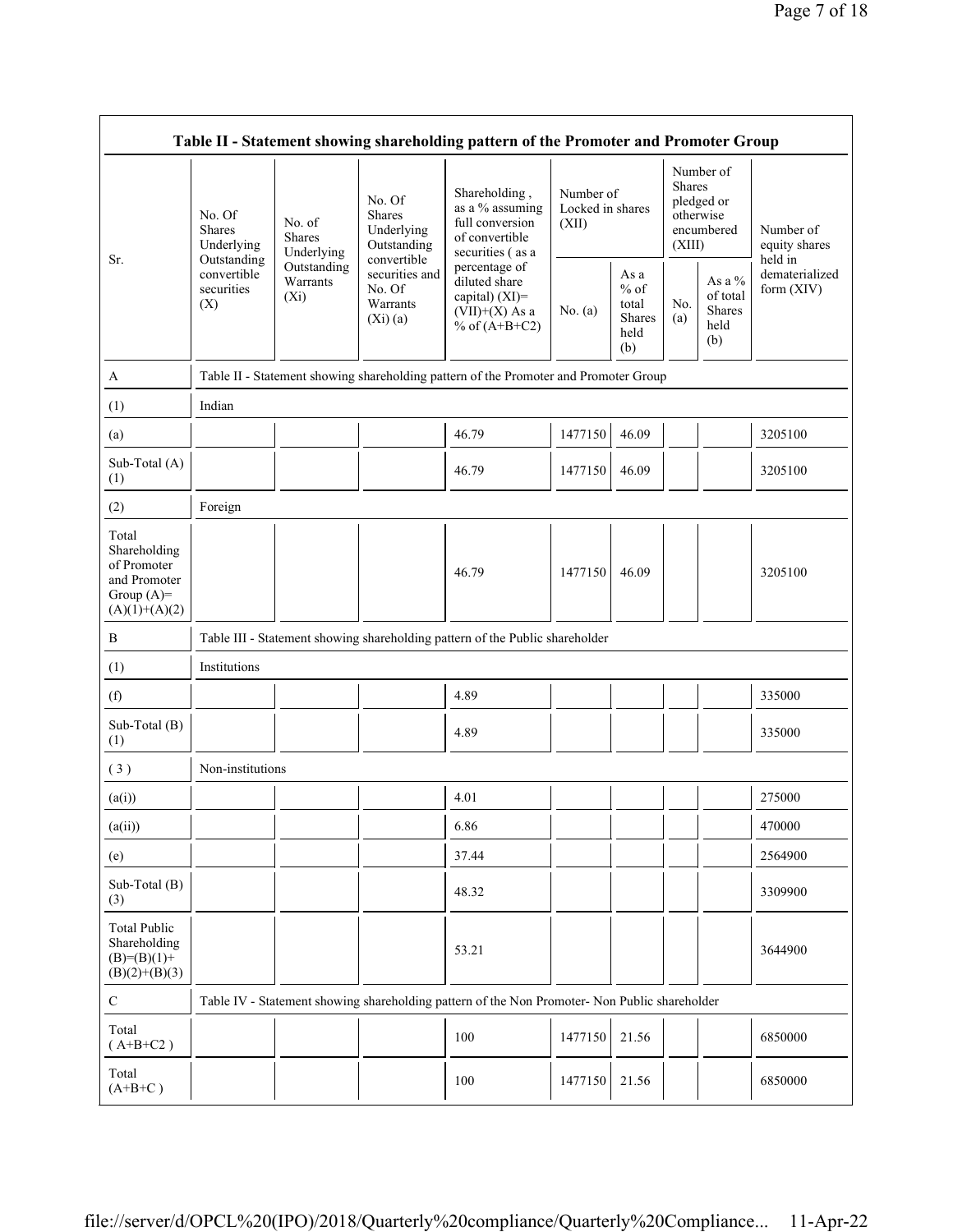|                                                                                                                                    |                                              |                                                               | <b>Individuals/Hindu undivided Family</b> |                             |                                |                   |
|------------------------------------------------------------------------------------------------------------------------------------|----------------------------------------------|---------------------------------------------------------------|-------------------------------------------|-----------------------------|--------------------------------|-------------------|
| Searial No.                                                                                                                        | 1                                            | $\boldsymbol{2}$                                              | 3                                         | 4                           | 5                              | 6                 |
| Name of the<br>Shareholders (I)                                                                                                    | <b>ASHOK</b><br><b>KUMAR</b><br><b>GOYAL</b> | <b>SATISH</b><br><b>KUMAR</b><br><b>GOYAL</b>                 | <b>OM PRAKASH</b><br>AGARWAL              | <b>MOON</b><br><b>GOYAL</b> | <b>KUSUM</b><br><b>AGARWAL</b> | <b>HEERA DEVI</b> |
| PAN(II)                                                                                                                            | AARPG3149D                                   | AAPPG6375H                                                    | AAKPA8385Q                                | ACXPG5181D                  | AAYPA0762F                     | AAZPD2911Q        |
| No. of fully paid<br>up equity shares<br>$held$ (IV)                                                                               | 1000000                                      | 1150000                                                       | 968100                                    | 1000                        | 4000                           | 82000             |
| No. Of Partly paid-<br>up equity shares<br>held(V)                                                                                 |                                              |                                                               |                                           |                             |                                |                   |
| No. Of shares<br>underlying<br>Depository<br>Receipts (VI)                                                                         |                                              |                                                               |                                           |                             |                                |                   |
| Total nos. shares<br>held $(VII) = (IV) +$<br>$(V)$ + $(VI)$                                                                       | 1000000                                      | 1150000                                                       | 968100                                    | 1000                        | 4000                           | 82000             |
| Shareholding as a<br>% of total no. of<br>shares (calculated<br>as per SCRR,<br>$19\overline{57}$ ) (VIII) As a<br>% of $(A+B+C2)$ | 14.6                                         | 16.79                                                         | 14.13                                     | 0.01                        | 0.06                           | 1.2               |
|                                                                                                                                    |                                              | Number of Voting Rights held in each class of securities (IX) |                                           |                             |                                |                   |
| Class eg: $X$                                                                                                                      | 1000000                                      | 1150000                                                       | 968100                                    | 1000                        | 4000                           | 82000             |
| Class eg:y                                                                                                                         |                                              |                                                               |                                           |                             |                                |                   |
| Total                                                                                                                              | 1000000                                      | 1150000                                                       | 968100                                    | 1000                        | 4000                           | 82000             |
| Total as a % of<br>Total Voting rights                                                                                             | 14.6                                         | 16.79                                                         | 14.13                                     | 0.01                        | 0.06                           | 1.2               |
| No. Of Shares<br>Underlying<br>Outstanding<br>convertible<br>securities $(X)$                                                      |                                              |                                                               |                                           |                             |                                |                   |
| No. of Shares<br>Underlying<br>Outstanding<br>Warrants $(X_i)$                                                                     |                                              |                                                               |                                           |                             |                                |                   |
| No. Of Shares<br>Underlying<br>Outstanding<br>convertible<br>securities and No.<br>Of Warrants (Xi)<br>(a)                         |                                              |                                                               |                                           |                             |                                |                   |
| Shareholding, as a<br>% assuming full<br>conversion of<br>convertible<br>securities (as a<br>percentage of<br>diluted share        | 14.6                                         | 16.79                                                         | 14.13                                     | 0.01                        | 0.06                           | 1.2               |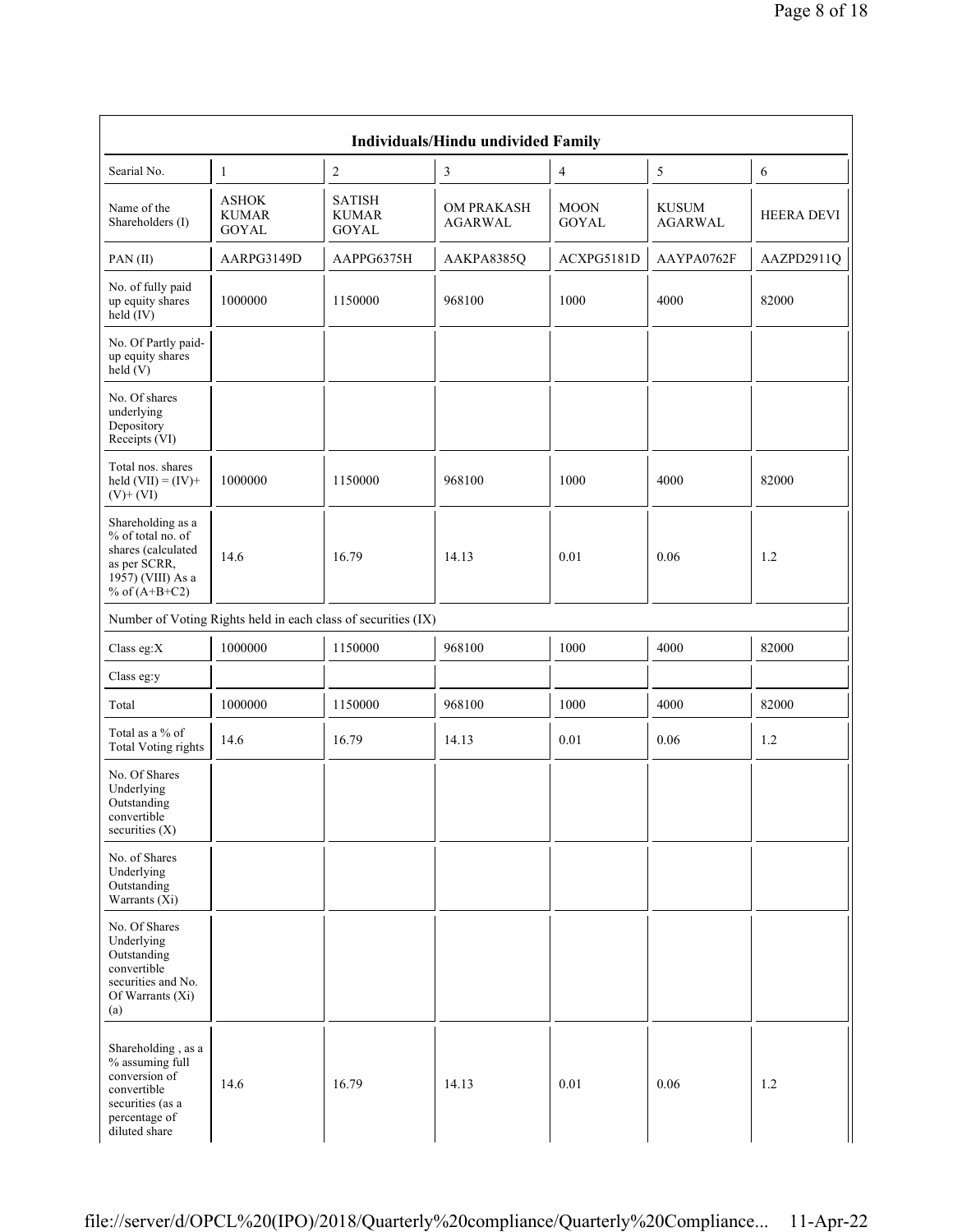| capital) $(XI) = (VII)$<br>$+(Xi)(a)$ As a % of<br>$(A+B+C2)$        |          |          |          |                   |                |                   |  |  |  |  |
|----------------------------------------------------------------------|----------|----------|----------|-------------------|----------------|-------------------|--|--|--|--|
| Number of Locked in shares (XII)                                     |          |          |          |                   |                |                   |  |  |  |  |
| No. (a)                                                              | 492350   | 492350   | 492450   | $\mathbf{0}$      | $\mathbf{0}$   | $\boldsymbol{0}$  |  |  |  |  |
| As $a\%$ of total<br>Shares held (b)                                 | 49.24    | 42.81    | 50.87    | $\mathbf{0}$      | $\theta$       | $\boldsymbol{0}$  |  |  |  |  |
| Number of Shares pledged or otherwise encumbered (XIII)              |          |          |          |                   |                |                   |  |  |  |  |
| No. (a)                                                              |          |          |          |                   |                |                   |  |  |  |  |
| As a % of total<br>Shares held (b)                                   |          |          |          |                   |                |                   |  |  |  |  |
| Number of equity<br>shares held in<br>dematerialized<br>form $(XIV)$ | 1000000  | 1150000  | 968100   | 1000              | 4000           | 82000             |  |  |  |  |
| Reason for not providing PAN                                         |          |          |          |                   |                |                   |  |  |  |  |
| Reason for not<br>providing PAN                                      |          |          |          |                   |                |                   |  |  |  |  |
| Shareholder type                                                     | Promoter | Promoter | Promoter | Promoter<br>Group | Promoter Group | Promoter<br>Group |  |  |  |  |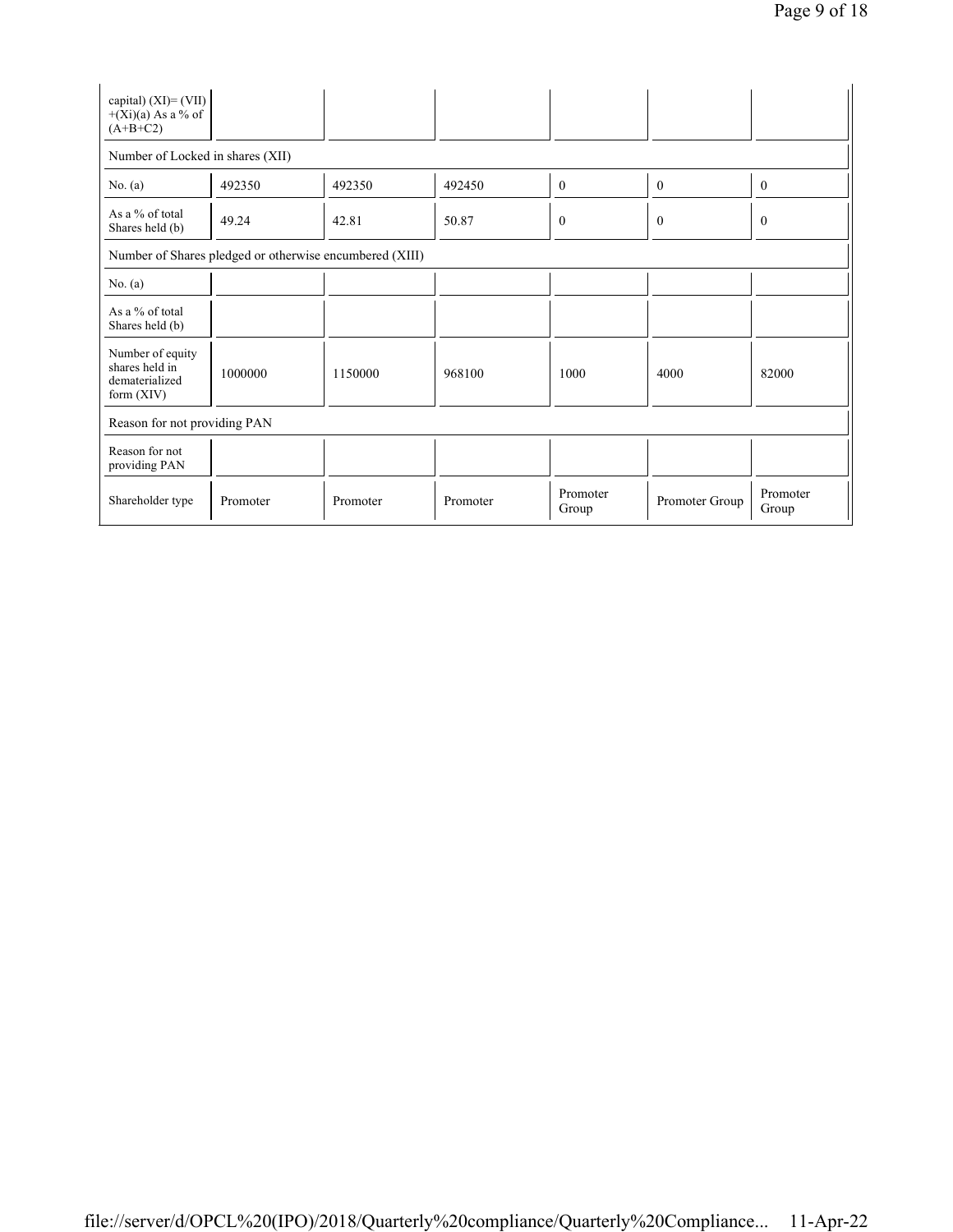| Individuals/Hindu undivided Family                                                                                                                                          |                       |  |  |  |  |  |  |  |
|-----------------------------------------------------------------------------------------------------------------------------------------------------------------------------|-----------------------|--|--|--|--|--|--|--|
| Searial No.                                                                                                                                                                 |                       |  |  |  |  |  |  |  |
| Name of the<br>Shareholders (I)                                                                                                                                             | Click here to go back |  |  |  |  |  |  |  |
| PAN(II)                                                                                                                                                                     | Total                 |  |  |  |  |  |  |  |
| No. of fully paid<br>up equity shares<br>$\text{held} (IV)$                                                                                                                 | 3205100               |  |  |  |  |  |  |  |
| No. Of Partly paid-<br>up equity shares<br>held $(V)$                                                                                                                       |                       |  |  |  |  |  |  |  |
| No. Of shares<br>underlying<br>Depository<br>Receipts (VI)                                                                                                                  |                       |  |  |  |  |  |  |  |
| Total nos. shares<br>held $(VII) = (IV) +$<br>$(V)$ + $(VI)$                                                                                                                | 3205100               |  |  |  |  |  |  |  |
| Shareholding as a<br>% of total no. of<br>shares (calculated<br>as per SCRR,<br>1957) (VIII) As a<br>% of $(A+B+C2)$                                                        | 46.79                 |  |  |  |  |  |  |  |
| Number of Voting Rights held in each class of securities (IX)                                                                                                               |                       |  |  |  |  |  |  |  |
| Class eg: $X$                                                                                                                                                               | 3205100               |  |  |  |  |  |  |  |
| Class eg:y                                                                                                                                                                  |                       |  |  |  |  |  |  |  |
| Total                                                                                                                                                                       | 3205100               |  |  |  |  |  |  |  |
| Total as a % of<br><b>Total Voting rights</b>                                                                                                                               | 46.79                 |  |  |  |  |  |  |  |
| No. Of Shares<br>Underlying<br>Outstanding<br>convertible<br>securities (X)                                                                                                 |                       |  |  |  |  |  |  |  |
| No. of Shares<br>Underlying<br>Outstanding<br>Warrants $(X_i)$                                                                                                              |                       |  |  |  |  |  |  |  |
| No. Of Shares<br>Underlying<br>Outstanding<br>convertible<br>securities and No.<br>Of Warrants (Xi)<br>(a)                                                                  |                       |  |  |  |  |  |  |  |
| Shareholding, as a<br>% assuming full<br>conversion of<br>convertible<br>securities (as a<br>percentage of<br>diluted share<br>capital) (XI)= (VII)<br>$+(Xi)(a)$ As a % of | 46.79                 |  |  |  |  |  |  |  |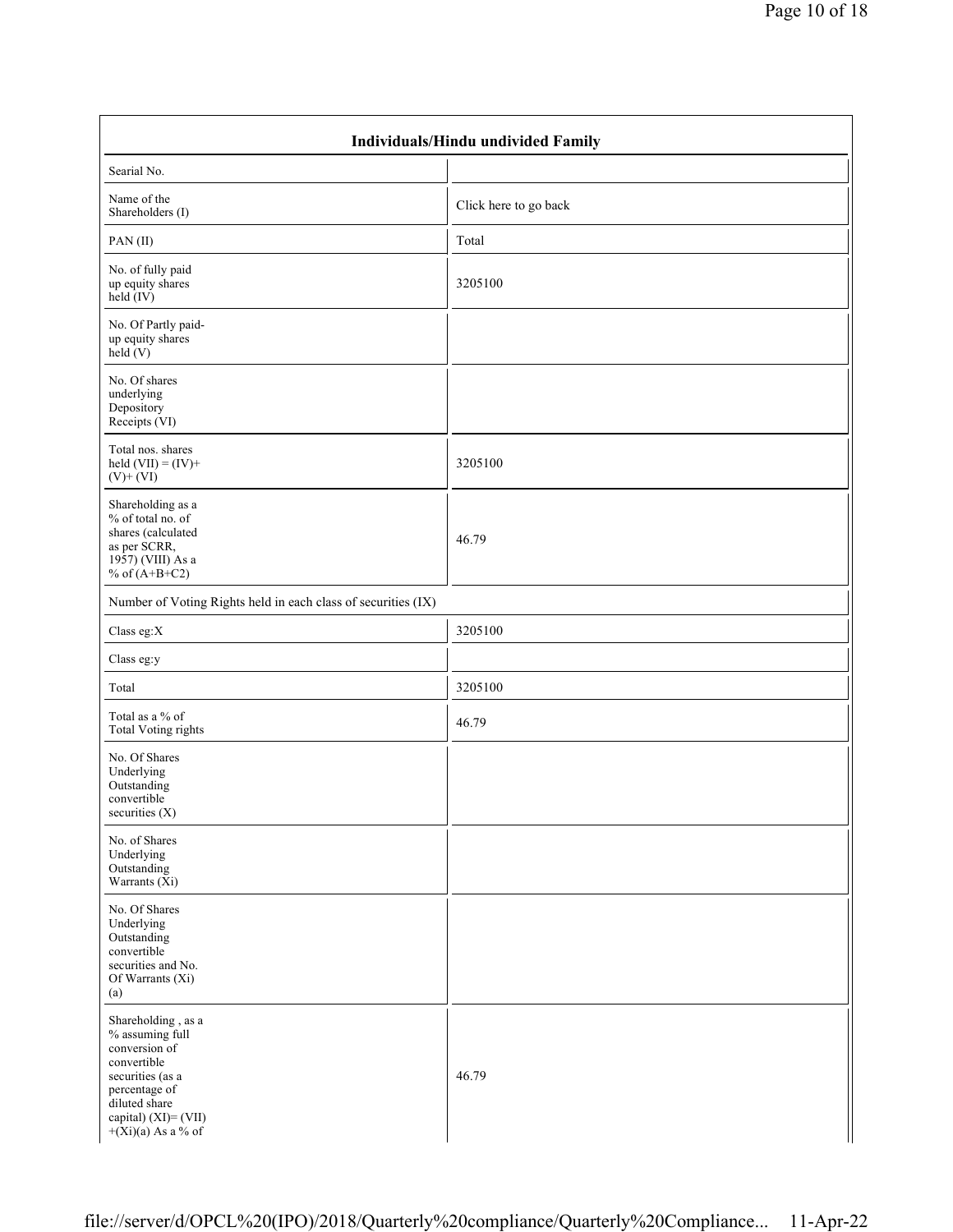| $(A+B+C2)$                                                           |         |  |  |  |  |  |  |
|----------------------------------------------------------------------|---------|--|--|--|--|--|--|
| Number of Locked in shares (XII)                                     |         |  |  |  |  |  |  |
| No. $(a)$                                                            | 1477150 |  |  |  |  |  |  |
| As a % of total<br>Shares held (b)                                   | 46.09   |  |  |  |  |  |  |
| Number of Shares pledged or otherwise encumbered (XIII)              |         |  |  |  |  |  |  |
| No. $(a)$                                                            |         |  |  |  |  |  |  |
| As a % of total<br>Shares held (b)                                   |         |  |  |  |  |  |  |
| Number of equity<br>shares held in<br>dematerialized<br>form $(XIV)$ | 3205100 |  |  |  |  |  |  |
| Reason for not providing PAN                                         |         |  |  |  |  |  |  |
| Reason for not<br>providing PAN                                      |         |  |  |  |  |  |  |
| Shareholder type                                                     |         |  |  |  |  |  |  |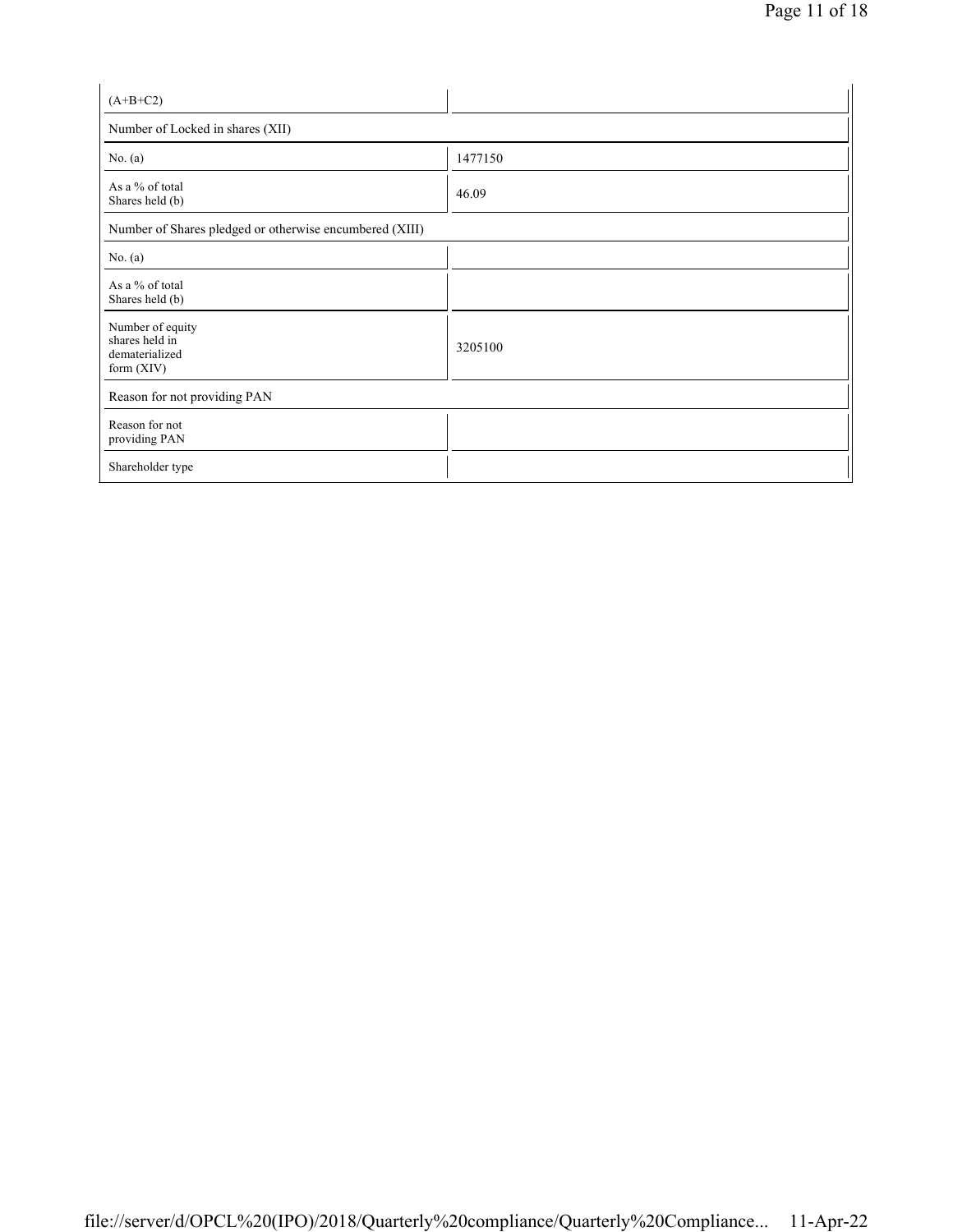| <b>Financial Institutions/Banks</b>                                                                                                                                     |                                                               |                       |  |  |  |  |  |  |  |
|-------------------------------------------------------------------------------------------------------------------------------------------------------------------------|---------------------------------------------------------------|-----------------------|--|--|--|--|--|--|--|
| Searial No.                                                                                                                                                             | $\mathbf{1}$                                                  |                       |  |  |  |  |  |  |  |
| Name of the<br>Shareholders (I)                                                                                                                                         | CANARA BANK-NEW DELHI                                         | Click here to go back |  |  |  |  |  |  |  |
| PAN(II)                                                                                                                                                                 | AAACC6106G                                                    | Total                 |  |  |  |  |  |  |  |
| No. of fully paid<br>up equity shares<br>$held$ (IV)                                                                                                                    | 335000                                                        | 335000                |  |  |  |  |  |  |  |
| No. Of Partly paid-<br>up equity shares<br>held(V)                                                                                                                      |                                                               |                       |  |  |  |  |  |  |  |
| No. Of shares<br>underlying<br>Depository<br>Receipts (VI)                                                                                                              |                                                               |                       |  |  |  |  |  |  |  |
| Total nos. shares<br>held $(VII) = (IV) +$<br>$(V)$ + $(VI)$                                                                                                            | 335000                                                        | 335000                |  |  |  |  |  |  |  |
| Shareholding as a<br>% of total no. of<br>shares (calculated<br>as per SCRR,<br>1957) (VIII) As a<br>% of $(A+B+C2)$                                                    | 4.89                                                          | 4.89                  |  |  |  |  |  |  |  |
|                                                                                                                                                                         | Number of Voting Rights held in each class of securities (IX) |                       |  |  |  |  |  |  |  |
| Class eg: X                                                                                                                                                             | 335000                                                        | 335000                |  |  |  |  |  |  |  |
| Class eg:y                                                                                                                                                              |                                                               |                       |  |  |  |  |  |  |  |
| Total                                                                                                                                                                   | 335000                                                        | 335000                |  |  |  |  |  |  |  |
| Total as a % of<br><b>Total Voting rights</b>                                                                                                                           | 4.89                                                          | 4.89                  |  |  |  |  |  |  |  |
| No. Of Shares<br>Underlying<br>Outstanding<br>convertible<br>securities (X)                                                                                             |                                                               |                       |  |  |  |  |  |  |  |
| No. of Shares<br>Underlying<br>Outstanding<br>Warrants $(X_i)$                                                                                                          |                                                               |                       |  |  |  |  |  |  |  |
| No. Of Shares<br>Underlying<br>Outstanding<br>convertible<br>securities and No.<br>Of Warrants (Xi)<br>(a)                                                              |                                                               |                       |  |  |  |  |  |  |  |
| Shareholding, as a<br>% assuming full<br>conversion of<br>convertible<br>securities (as a<br>percentage of<br>diluted share<br>capital) (XI)= (VII)<br>$+(X)$ As a % of | 4.89                                                          | 4.89                  |  |  |  |  |  |  |  |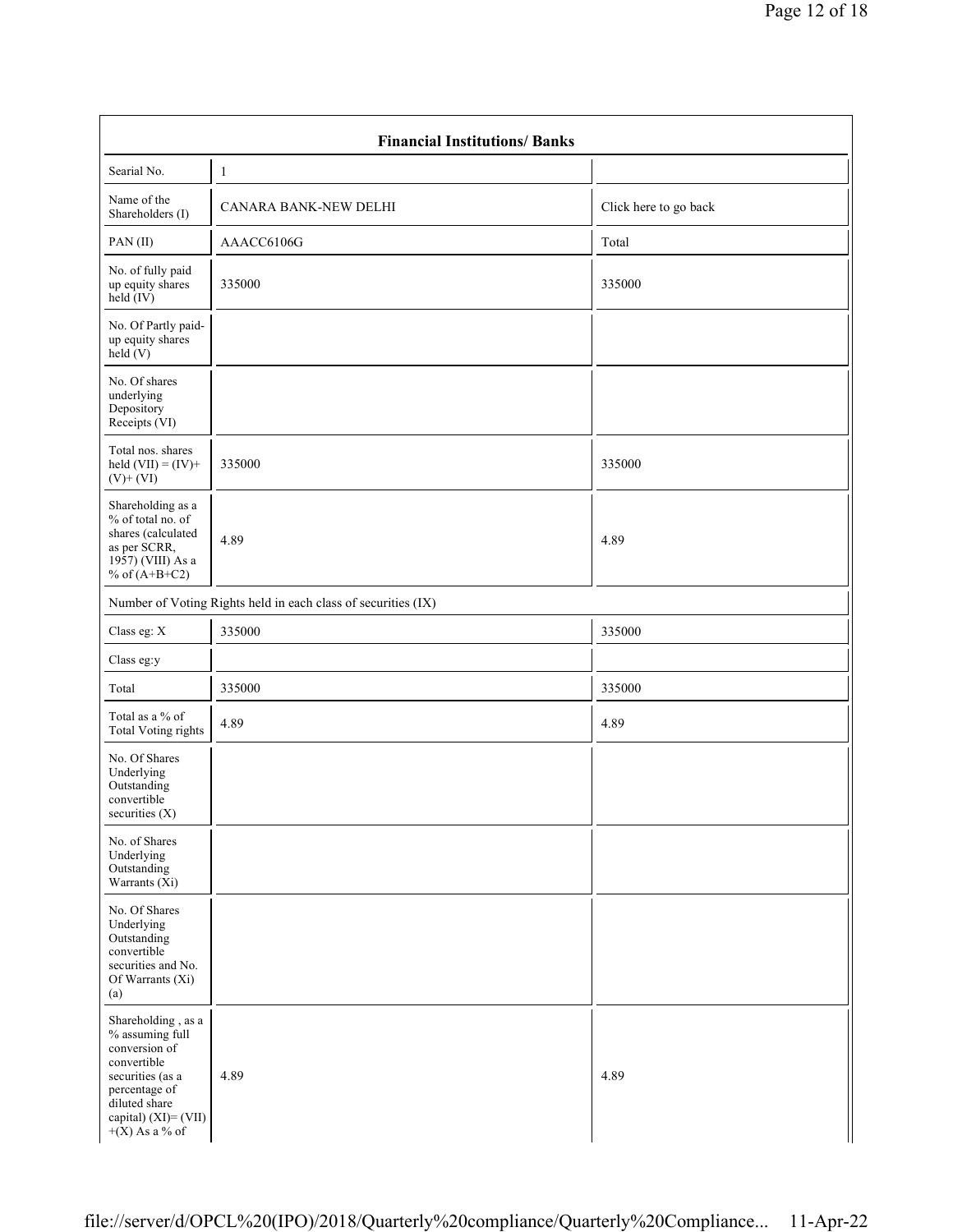| $(A+B+C2)$                                                           |        |        |  |  |  |
|----------------------------------------------------------------------|--------|--------|--|--|--|
| Number of Locked in shares (XII)                                     |        |        |  |  |  |
| No. $(a)$                                                            |        |        |  |  |  |
| As a % of total<br>Shares held (b)                                   |        |        |  |  |  |
| Number of equity<br>shares held in<br>dematerialized<br>form $(XIV)$ | 335000 | 335000 |  |  |  |
| Reason for not providing PAN                                         |        |        |  |  |  |
| Reason for not<br>providing PAN                                      |        |        |  |  |  |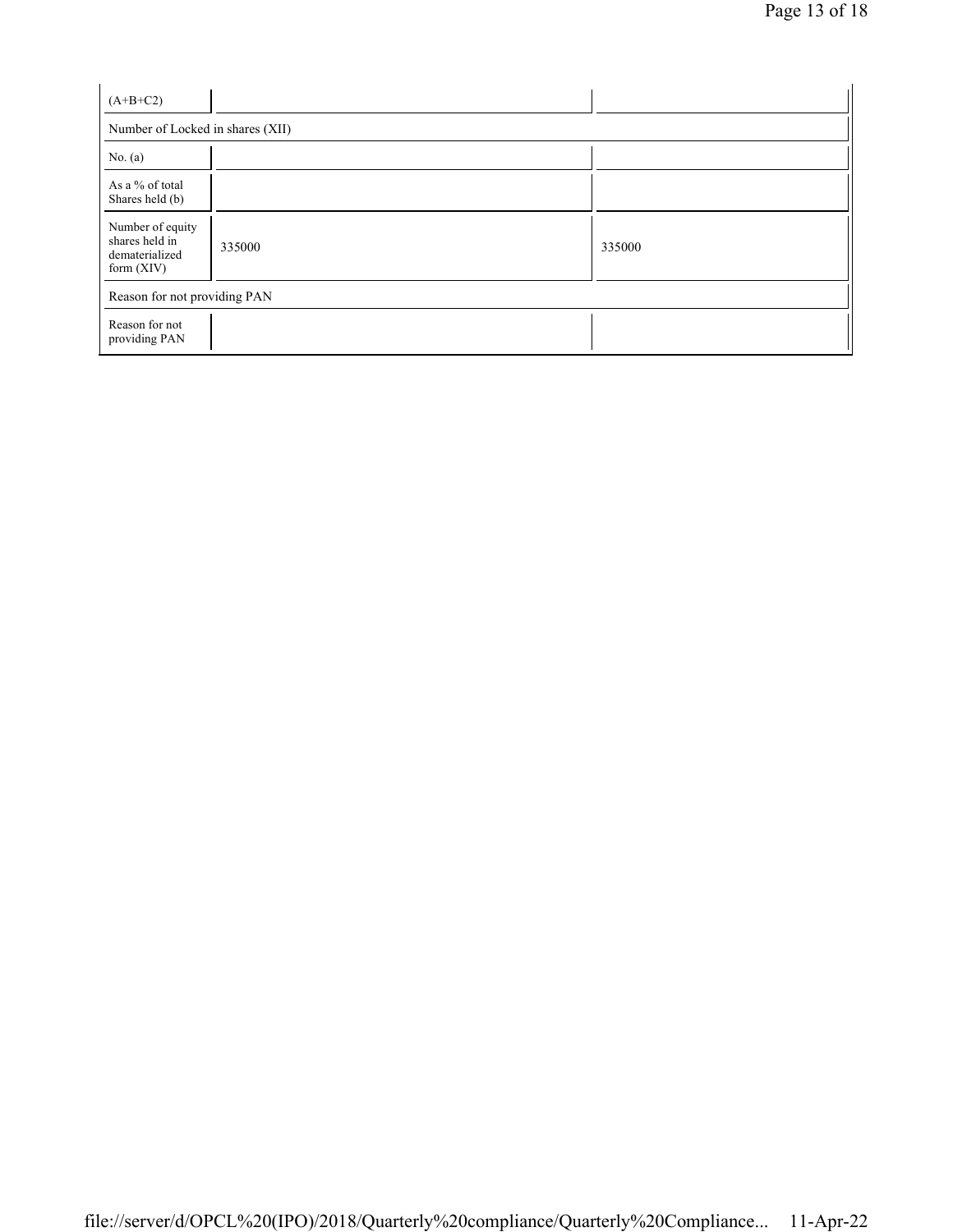| Individuals - ii. Individual shareholders holding nominal share capital in excess of Rs. 2 lakhs.                                                                          |                                                               |                        |                  |                       |  |
|----------------------------------------------------------------------------------------------------------------------------------------------------------------------------|---------------------------------------------------------------|------------------------|------------------|-----------------------|--|
| Searial No.                                                                                                                                                                | 1                                                             | 2                      | 3                |                       |  |
| Name of the<br>Shareholders (I)                                                                                                                                            | <b>AMIT AGRAWAL</b>                                           | <b>ANIL KUMAR GOEL</b> | <b>SAVITHA S</b> | Click here to go back |  |
| PAN(II)                                                                                                                                                                    | AGWPA5408Q                                                    | ABKPG6582E             | AIJPS2695E       | Total                 |  |
| No. of fully paid<br>up equity shares<br>$held$ (IV)                                                                                                                       | 190000                                                        | 150000                 | 100000           | 440000                |  |
| No. Of Partly paid-<br>up equity shares<br>held(V)                                                                                                                         |                                                               |                        |                  |                       |  |
| No. Of shares<br>underlying<br>Depository<br>Receipts (VI)                                                                                                                 |                                                               |                        |                  |                       |  |
| Total nos. shares<br>held $(VII) = (IV) +$<br>$(V)$ + $(VI)$                                                                                                               | 190000                                                        | 150000                 | 100000           | 440000                |  |
| Shareholding as a<br>% of total no. of<br>shares (calculated<br>as per SCRR,<br>1957) (VIII) As a<br>% of $(A+B+C2)$                                                       | 2.77                                                          | 2.19                   | 1.46             | 6.42                  |  |
|                                                                                                                                                                            | Number of Voting Rights held in each class of securities (IX) |                        |                  |                       |  |
| Class eg: X                                                                                                                                                                | 190000                                                        | 150000                 | 100000           | 440000                |  |
| Class eg:y                                                                                                                                                                 |                                                               |                        |                  |                       |  |
| Total                                                                                                                                                                      | 190000                                                        | 150000                 | 100000           | 440000                |  |
| Total as a % of<br>Total Voting rights                                                                                                                                     | 2.77                                                          | 2.19                   | 1.46             | 6.42                  |  |
| No. Of Shares<br>Underlying<br>Outstanding<br>convertible<br>securities (X)                                                                                                |                                                               |                        |                  |                       |  |
| No. of Shares<br>Underlying<br>Outstanding<br>Warrants $(X_i)$                                                                                                             |                                                               |                        |                  |                       |  |
| No. Of Shares<br>Underlying<br>Outstanding<br>convertible<br>securities and No.<br>Of Warrants (Xi)<br>(a)                                                                 |                                                               |                        |                  |                       |  |
| Shareholding, as a<br>% assuming full<br>conversion of<br>convertible<br>securities (as a<br>percentage of<br>diluted share<br>capital) $(XI) = (VII)$<br>$+(X)$ As a % of | 2.77                                                          | 2.19                   | 1.46             | 6.42                  |  |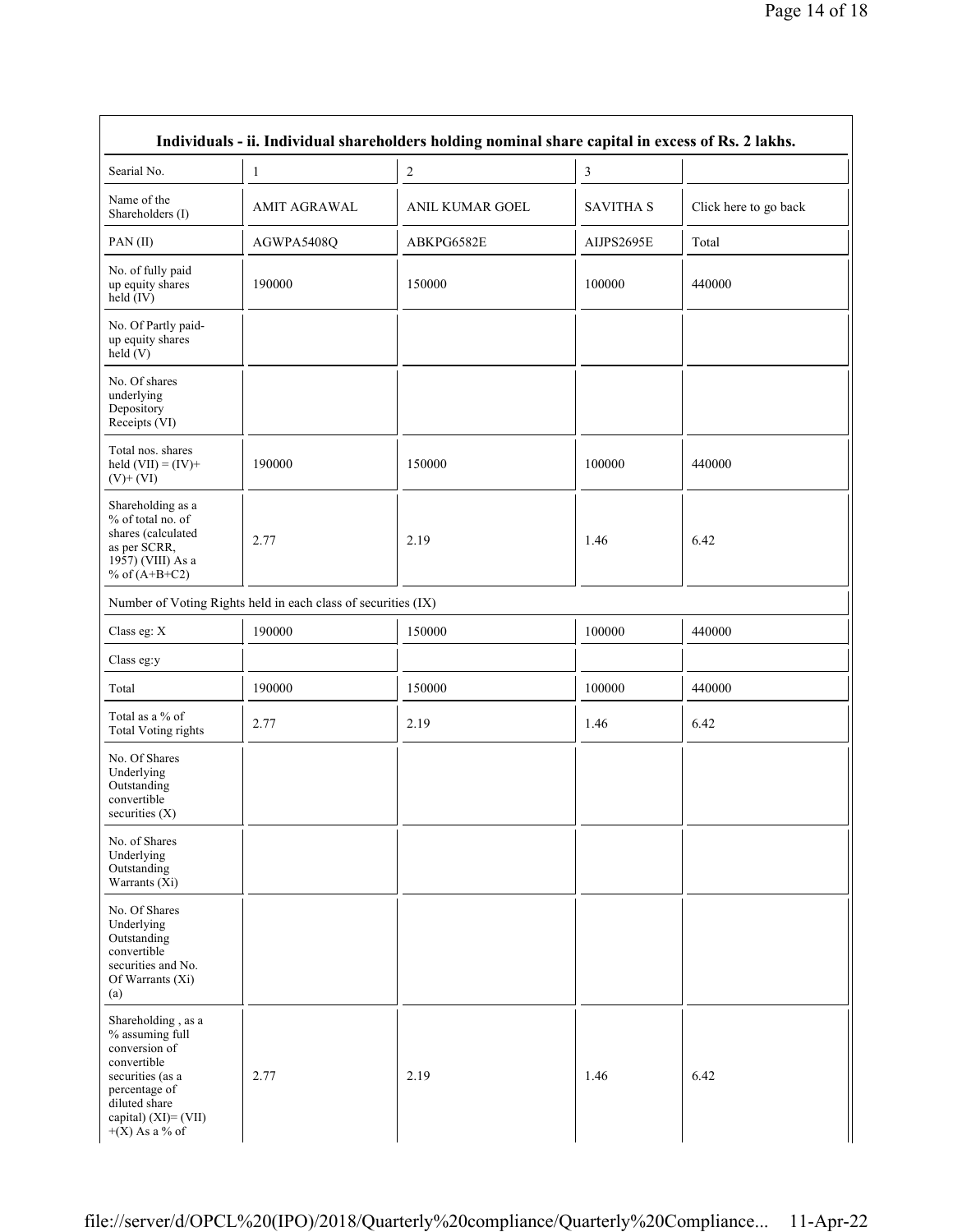| $(A+B+C2)$                                                           |        |        |        |        |  |
|----------------------------------------------------------------------|--------|--------|--------|--------|--|
| Number of Locked in shares (XII)                                     |        |        |        |        |  |
| No. $(a)$                                                            |        |        |        |        |  |
| As a % of total<br>Shares held (b)                                   |        |        |        |        |  |
| Number of equity<br>shares held in<br>dematerialized<br>form $(XIV)$ | 190000 | 150000 | 100000 | 440000 |  |
| Reason for not providing PAN                                         |        |        |        |        |  |
| Reason for not<br>providing PAN                                      |        |        |        |        |  |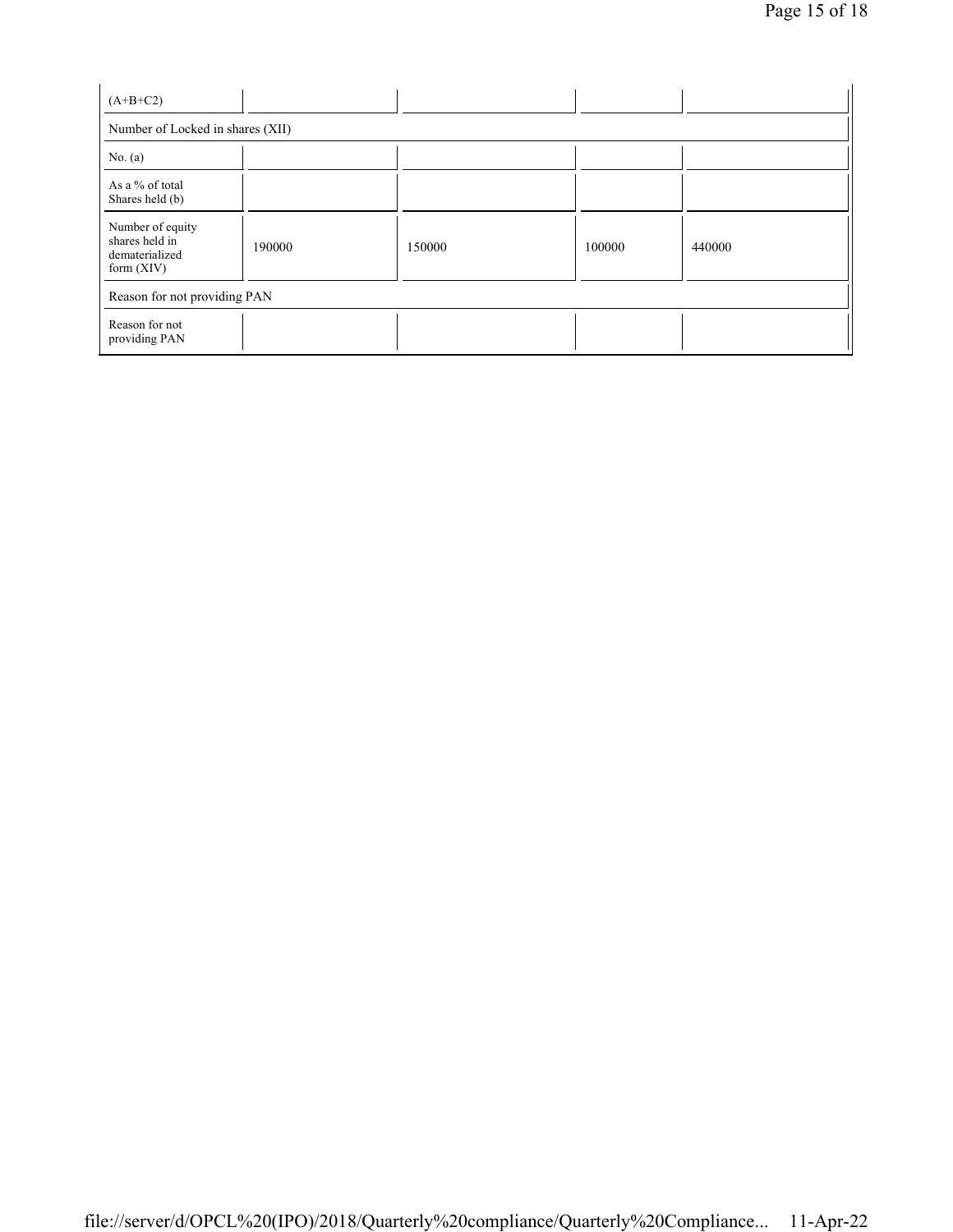| Any Other (specify)                                                                                                                |                                                               |                                                      |                     |                     |                          |  |
|------------------------------------------------------------------------------------------------------------------------------------|---------------------------------------------------------------|------------------------------------------------------|---------------------|---------------------|--------------------------|--|
| Searial No.                                                                                                                        | $\mathbf{1}$                                                  | $\overline{c}$                                       | 3                   | $\overline{4}$      |                          |  |
| Category                                                                                                                           | <b>Bodies Corporate</b>                                       | <b>Bodies Corporate</b>                              | Clearing<br>Members | Clearing<br>Members |                          |  |
| Category / More<br>than 1 percentage                                                                                               | More than 1 percentage of<br>shareholding                     | More than 1 percentage of<br>shareholding            | Category            | Category            |                          |  |
| Name of the<br>Shareholders (I)                                                                                                    | A.G.SHARES AND SEC.<br>LTD.                                   | <b>RAJARAM SOFTWARE</b><br>SOLUTIONS PRIVATE LIMITED |                     |                     | Click here to<br>go back |  |
| PAN(II)                                                                                                                            | AAACA7646M                                                    | AADCR1875J                                           |                     |                     | Total                    |  |
| No. of the<br>Shareholders (I)                                                                                                     | $\mathbf{1}$                                                  | 1                                                    | 1                   | 1                   | 2                        |  |
| No. of fully paid<br>up equity shares<br>$\text{held} (IV)$                                                                        | 155000                                                        | 2344900                                              | 20000               | 5000                | 25000                    |  |
| No. Of Partly paid-<br>up equity shares<br>$\text{held}(V)$                                                                        |                                                               |                                                      |                     |                     |                          |  |
| No. Of shares<br>underlying<br>Depository<br>Receipts (VI)                                                                         |                                                               |                                                      |                     |                     |                          |  |
| Total nos. shares<br>held $(VII) = (IV) +$<br>$(V)$ + $(VI)$                                                                       | 155000                                                        | 2344900                                              | 20000               | 5000                | 25000                    |  |
| Shareholding as a<br>% of total no. of<br>shares (calculated<br>as per SCRR,<br>$19\overline{57}$ ) (VIII) As a<br>% of $(A+B+C2)$ | 2.26                                                          | 34.23                                                | 0.29                | 0.07                | 0.36                     |  |
|                                                                                                                                    | Number of Voting Rights held in each class of securities (IX) |                                                      |                     |                     |                          |  |
| Class eg: X                                                                                                                        | 155000                                                        | 2344900                                              | 20000               | 5000                | 25000                    |  |
| Class eg:y                                                                                                                         |                                                               |                                                      |                     |                     |                          |  |
| Total                                                                                                                              | 155000                                                        | 2344900                                              | 20000               | 5000                | 25000                    |  |
| Total as a % of<br>Total Voting rights                                                                                             | 2.26                                                          | 34.23                                                | 0.29                | 0.07                | 0.36                     |  |
| No. Of Shares<br>Underlying<br>Outstanding<br>convertible<br>securities (X)                                                        |                                                               |                                                      |                     |                     |                          |  |
| No. of Shares<br>Underlying<br>Outstanding<br>Warrants $(X_i)$                                                                     |                                                               |                                                      |                     |                     |                          |  |
| No. Of Shares<br>Underlying<br>Outstanding<br>convertible<br>securities and No.<br>Of Warrants (Xi)<br>(a)                         |                                                               |                                                      |                     |                     |                          |  |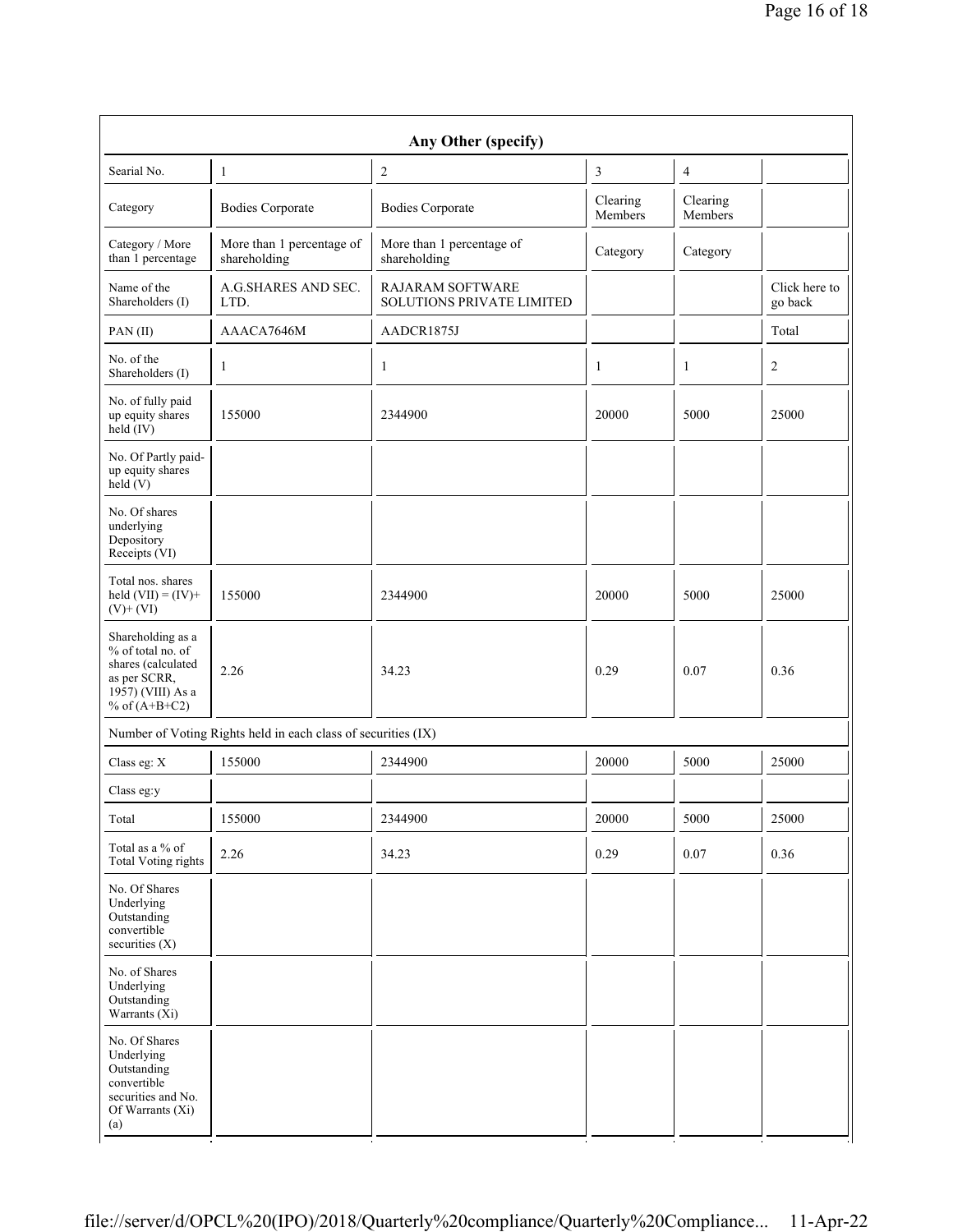| Shareholding, as a<br>% assuming full<br>conversion of<br>convertible<br>securities (as a<br>percentage of<br>diluted share<br>capital) $(XI) = (VII)$<br>$+(X)$ As a % of<br>$(A+B+C2)$ | 2.26                             | 34.23   | 0.29  | 0.07 | 0.36  |  |
|------------------------------------------------------------------------------------------------------------------------------------------------------------------------------------------|----------------------------------|---------|-------|------|-------|--|
|                                                                                                                                                                                          | Number of Locked in shares (XII) |         |       |      |       |  |
| No. (a)                                                                                                                                                                                  |                                  |         |       |      |       |  |
| As a % of total<br>Shares held (b)                                                                                                                                                       |                                  |         |       |      |       |  |
| Number of equity<br>shares held in<br>dematerialized<br>form $(XIV)$                                                                                                                     | 155000                           | 2344900 | 20000 | 5000 | 25000 |  |
| Reason for not providing PAN                                                                                                                                                             |                                  |         |       |      |       |  |
| Reason for not<br>providing PAN                                                                                                                                                          |                                  |         |       |      |       |  |